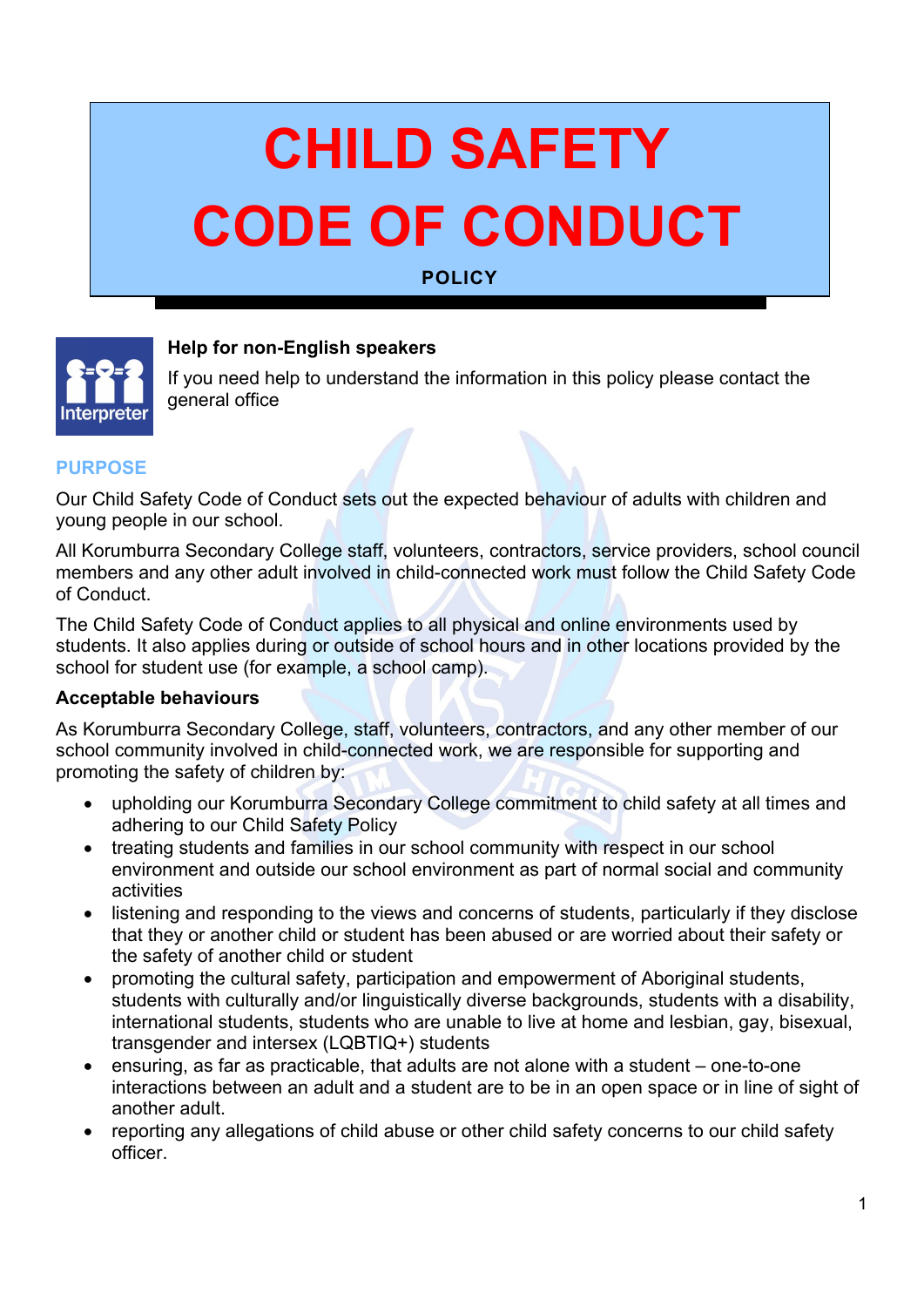- understanding and complying with all reporting and disclosure obligations (including mandatory reporting) in line with our child safety responding and reporting policy and procedures<http://www.korumburrasc.vic.edu.au/wordpress/index.php/forms/> and the [PROTECT Four Critical Actions.](https://www.education.vic.gov.au/Documents/about/programs/health/protect/FourCriticalActions_ChildAbuse.pdf)
- if child abuse is suspected, ensuring as quickly as possible that the student(s) are safe and protected from harm.

### **Unacceptable behaviours**

As Korumburra Secondary College, staff, volunteers, contractors and member of our school community involved in child-connected work we must not:

- ignore or disregard any concerns, suspicions or disclosures of child abuse or harm
- develop a relationship with any student that could be seen as favouritism or amount to 'grooming' behaviour (for example, by offering gifts)
- display behaviours or engage with students in ways that are not justified by the educational or professional context
- ignore an adult's overly familiar or inappropriate behaviour towards a student
- discuss intimate topics or use sexualised language, except when needed to deliver the school curriculum or professional guidance
- treat a child or student unfavourably because of their disability, age, gender, race, culture, vulnerability, sexuality or ethnicity
- communicate directly with a student through personal or private contact channels (including by social media, email, instant messaging, texting etc) except where that communication is reasonable in all the circumstances, related to schoolwork or extra-curricular activities or where there is a safety concern or other urgent matter
- photograph or video a child or student in a school environment except in accordance with the [Photographing, Filming and Recording Students policy](https://www2.education.vic.gov.au/pal/photographing-students/policy) or where required for duty of care purposes
- consume alcohol against school policy or take illicit drugs in the school environment or at school events where students are present
- have contact with any student outside of school hours except when needed to deliver the school curriculum or professional guidance and parental permission has been sought or employee conflict of interest has been submitted and approved.

## **Breaches to the Child Safety Code of Conduct**

All Korumburra Secondary College staff, volunteers, contractors and any other member of the school community involved in child-connected work who breach this Child Safety Code of Conduct may be subject to disciplinary procedures in accordance with their employment agreement or relevant industrial instrument, professional code or terms of engagement.

In instances where a reportable allegation has been made, the matter will be managed in accordance with the Department of Education and Training, Reportable Conduct Scheme Policy and may be subject to referral to Victoria Police.

All breaches and suspected breaches of the Korumburra Secondary College Child Safety Code of Conduct must be reported to the principal.

If the breach or suspected breach relates to the principal, contact the South Gippsland regional office SEIL on 1300 338 738.